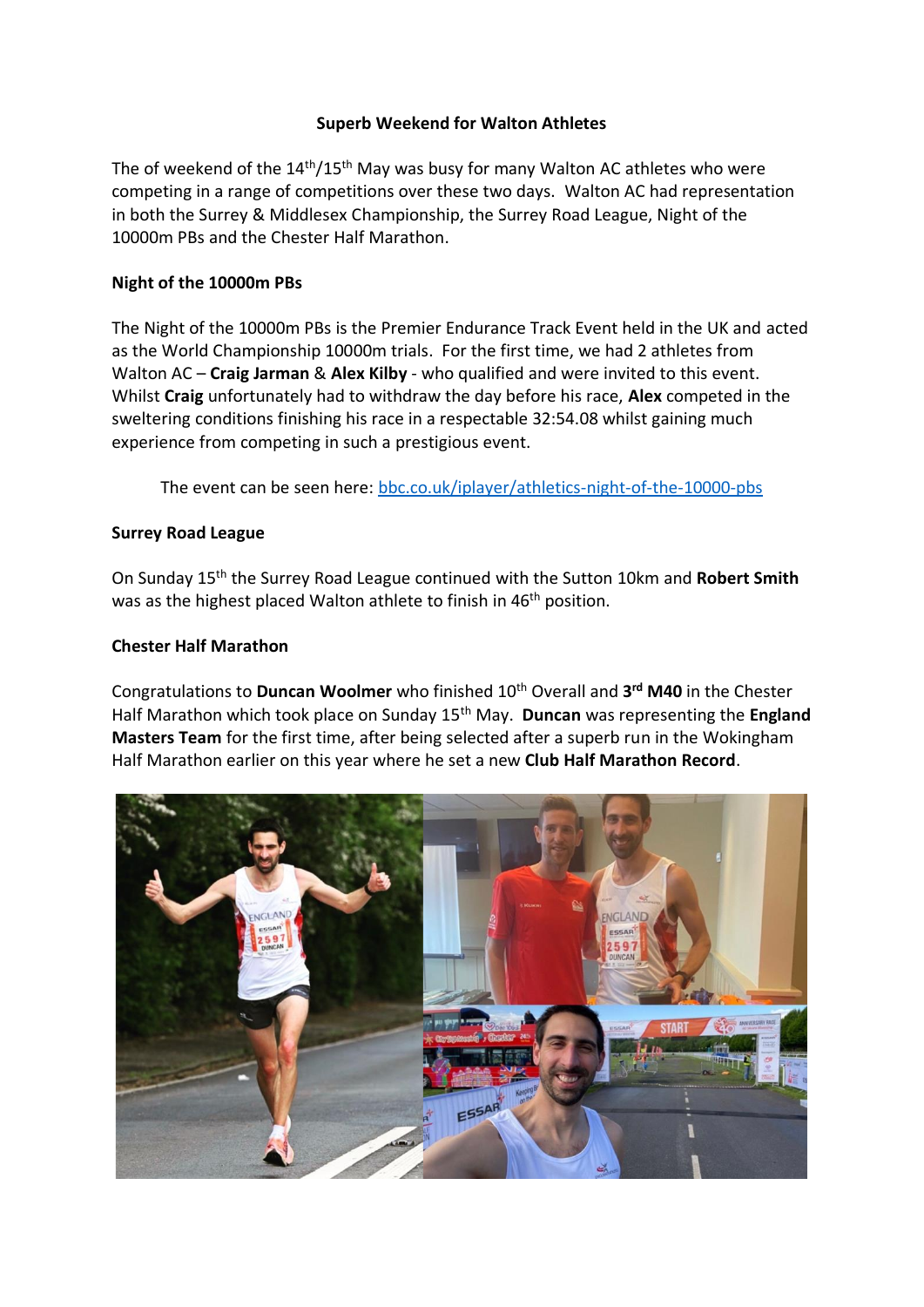## **Surrey Championships**

The Surrey Championships took place at Kingsmeadow over the period of the weekend and although the athletes enjoyed bright sunshine and high temperatures on Saturday, on the Sunday the weather saw periods of rain. Once again Walton was well represented and there were numerous successes throughout.

In the Senior events **Sam Mace** won **Silver** in the Hammer with a throw of 55.35m, just shy of the **Club Record** he set the previous weekend, whilst older sister **Sophie Mace (2C),** was a triple Surrey medallist by striking **Gold** in the Discus and won **Silver** medals in the Hammer and the Shot Putt. **Nicki Bell** retained her Senior Surrey title with a **Gold** medal in the Javelin and also won **Bronze** in the Discus. **Nicki** came 4th in the Shot Putt rounding off a fine weekend for our senior throwers. **Tina Howell (W35)** won her first Senior Surrey **Gold**  in the Triple Jump, whilst **Charlotte Vaughan (U23)** back from university for the week finished strongly to win a **Silver** medal in the 800m. Walton Academy Coach, **Jemma Wood**, dusted off her spikes after 4 years and won a **Bronze** in the 100m on the Saturday, before winning **Gold** and her first Senior Surrey title in the 200m. Masters' athlete **Susie McLoughlin (W40)** won **Bronze** in the same 200m in a **UK W40 leading time** of 25.96secs and also won **Bronze** in the 400m, followed closely by sister, **Lizzie Amos (W40)**, in 4th to put them 1st and 2nd in the **UK W40 400m rankings**.

In the U20 age group, **Brook Cronin** won a **Bronze** medal in the 100m in a fast time of 11.01secs. He went one better in the 200m, winning the **Silver** medal, after shaving 0.01 off his **U20 200m Club Record** in the heats in a time of 22.21secs. **Luca Soave** won the **Silver** medal in the Hammer, whilst **Aaron Marlow (2C)** won **Gold** in both the Javelin and the Discus. **Ross Hurst** upgraded his bronze medal from last year, to a **Silver** medal after closing strongly in the 800m and **Georgia Russell** won the **Bronze** medal in the Shot Putt in an **English Schools Entry Standard.**

In the U17 category, **Mattao Bouget-Kotlar** won the **Silver** medal in the triple Jump with a jump of 11.39m, whilst **Jacob Thomas** jumped his way to a **Bronze** medal in the boys Long Jump. **Emma Fisher** missed out on a medal by the narrowest of margins, although she was given the same time (12.62secs) as the  $3<sup>rd</sup>$  placed athlete and 0.01 behind the silver medallist in arguably the closest race of the day.

In the U15 events, **Xavier Taylor** dominated the sprints and won a golden double picking up Surrey titles in both the 100m & 200m recording **PBs** in both events. **Xavier** set a new **Championship Best Performance (CBP)** when winning the 200m in a fast time of 22.99secs which also puts him in 1st place in the **UK U15 200m rankings**. **Lucas De La Touche** won **Gold** in the Javelin in a **PB** of 41.44m and followed this up with a 4th place in the Shot narrowly missing another medal by 4cm. The U15 Boys 800m was by the far the most represented event by Walton AC with 10 athletes entered. **Harry Currie** was the best placed of these athletes, qualifying for the final and finishing in 8<sup>th</sup> position in which he set a huge **PB**.